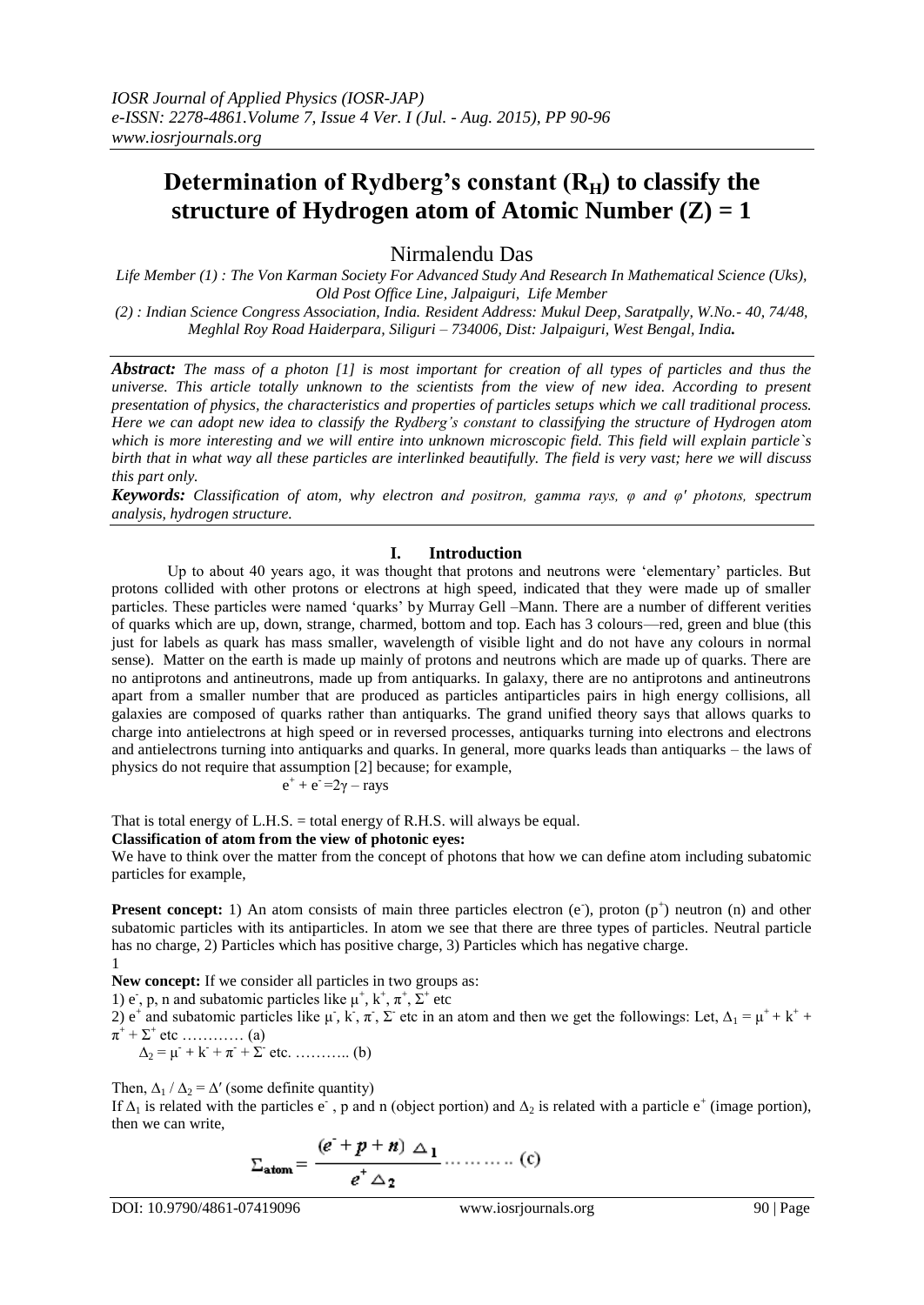$= \Phi \Delta' (e^+)^{-1}$ , where,  $(e^- + p + n) = \Phi$  ......... (d)

 $= \Phi \Delta'$  e<sup>-</sup> where,  $\Sigma_{atom}$  = ratio between the object and image of atom.

### **How positron may convert into an electron?**

Suppose, we chose a number 10 and in reverse condition,  $1/10$  (=0.1). If 10 occupies in object portion and  $1/10$  in image portion, then,  $10/0.1 = 10 \times 10 = 100$ . Similarly, if electron (e) take position in object side and positron in image side, then,  $e^-/e^+ = e^- x e^- = e^-$  may write. In the equation – (d), we have taken  $\Phi$  as ( $e^+ + p$ + n) and then Φ∆′ is expressing the combine particles electron, proton, neutron and subatomic particles. But Φ∆′ with e as Φ x Δ' x e is giving idea that total particles of an atom symbolized by Σ<sub>atom</sub>. A figure of Hydrogen atom with subatomic particles is given here for an example [3].



(Reference figure of Hydrogen with subatomic particles)



This figure tells us that, the reverse form of electron is positron or vice versa. That means, when electron will move in clockwise direction, it will behave as an electron and this will liberate energy. And when electron will move in anticlockwise direction, it will behave as a particle, positron. In this position, when two electrons will move both the direction simultaneously (that is one in clockwise & other in anticlockwise direction), then it will emerge gamma  $(γ)$  rays.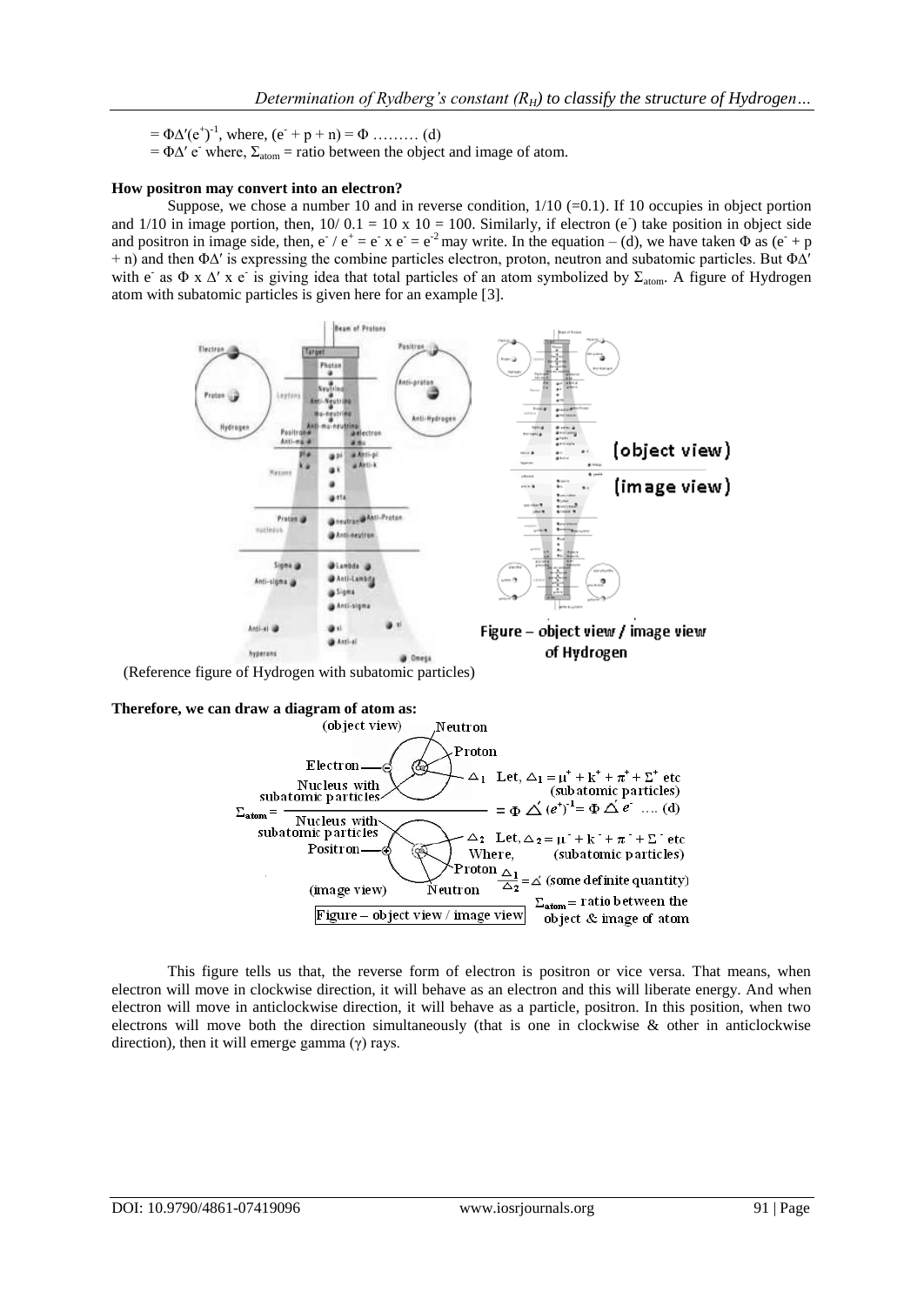

$$
\sigma = \frac{2h^2}{N_A m_u \lambda_c^2 c^2} = 1.659619614 \text{x} 10^{-54} \text{ gm} \dots \dots \dots \dots \text{ (A)}
$$

If we replace the mass of atom  $(m_u)$  in above equation by the mass of electron  $(m_e)$  then the mass of a photon will increase, which means we will get the mass of some bunch of photons. So, the mass of this populated photons maybe devoted by  $\sigma_1$ , then,

$$
\sigma_1 = \frac{2h^2}{N_A m_e \lambda_c^2 c^2} = 3.025301565 \text{ m}^{51} \text{ gm} \dots \dots \dots \text{(B)}
$$

**Or**  $N_A \sigma_1 c^2$  [e] = 1.021998139 Mev (in terms of energy, γ) ……… (C)

This is the energy of pair production of electron and positron ( $e^+ + e^+ = 1.022$  Mev). The  $\frac{1}{2}$  of the energy of the equation (C) is 0.510999 Mev or 0.511 Mev and this is the energy of electron. From the figure – gamma rays emission, we get, e<sup>+</sup> x e<sup>+</sup> = 0.511 Mev x 0.511 Mev = 0.26112 Mev<sup>2</sup>, then,  $\sqrt{0.26112 \text{ Mev}^2} = 0.511$ Mev which is the energy of an electron. So, energy of two particles in combine is  $e^+ + e^+ = 1.022$  Mev. Again, from the view of the equation – C, the equation  $N_A\sigma_1c^2$  [e] is explaining that Avogadro's number  $(N_A)$  of populated photons  $(\sigma_1)$  in terms of energy  $(c^2/ [e])$  is showing the energy of two electrons. Therefore, an electron is composed of  $\frac{1}{2}$  of N<sub>A</sub> $\sigma_1$  number of photons whatever the particle is electron or positron. In this formation of particles, we can tell that an atom is composed of electron, proton, neutron, subatomic particles with Avogadro number of photons which takes place in the atom in the form of energy.

Therefore, we can calculate the energy of particles and atomic weight of elements (known & unknown) by using the equation (d) in the following way:

If every particle within the atom is able to produce particular number of photons in excited state, then we will get some number of photons from that atom. If an electron, a proton, neutron is able to produce 1000, 10, 10 photons respectively, the we can write,

$$
\Sigma_{\text{atom}} = (e^+ p + n) \Delta' e^-,
$$
  
= (1000 + 10 + 10) \Delta' x 1000  
= (0.102x10<sup>4</sup>) x 10<sup>3</sup> \Delta' = ( $\Phi$ ) x  $\Delta'$  x 10<sup>3</sup> photons ......... (e)

Here,  $\Phi' = (0.102 \times 10^4)$  photons for an element Deuterium atom as it has one electron, one proton and one neutron.

If some amount of photons comes out from an element of atomic number  $Z$  and atomic weight m<sub>0</sub>, then we will get,

 $\Sigma_{\rm m_0} = N_{\rm A} \, {\rm m_0} \, \Phi' \Delta' \, 10^3 / Z$  photons. ........ (f) For any element,  $\Phi' = Ze + Zp + (A - Z)n = Z10^3 + Z10 + (A - Z)10$  photons... (g)

Where,  $Z = e = p$  and  $n = A - Z$ Again, we see that,  $\Sigma_{m0} = m_0 x m_u / \sigma = m_0 / N_A \sigma$  photons ........ (h)

From the equation (f) and (h) we get,  $\Phi' \Delta' = 1 / N_A^2 \sigma 10^3 = 1.66146127 \text{ x } 10^3 \text{ photons.} = 1.54678376 \text{ x } 10^{-18} \text{ eV.}$  (i) Knowing the value of  $\Phi'$  $\Delta'$  / Z, we can determine the total number of photons of any element.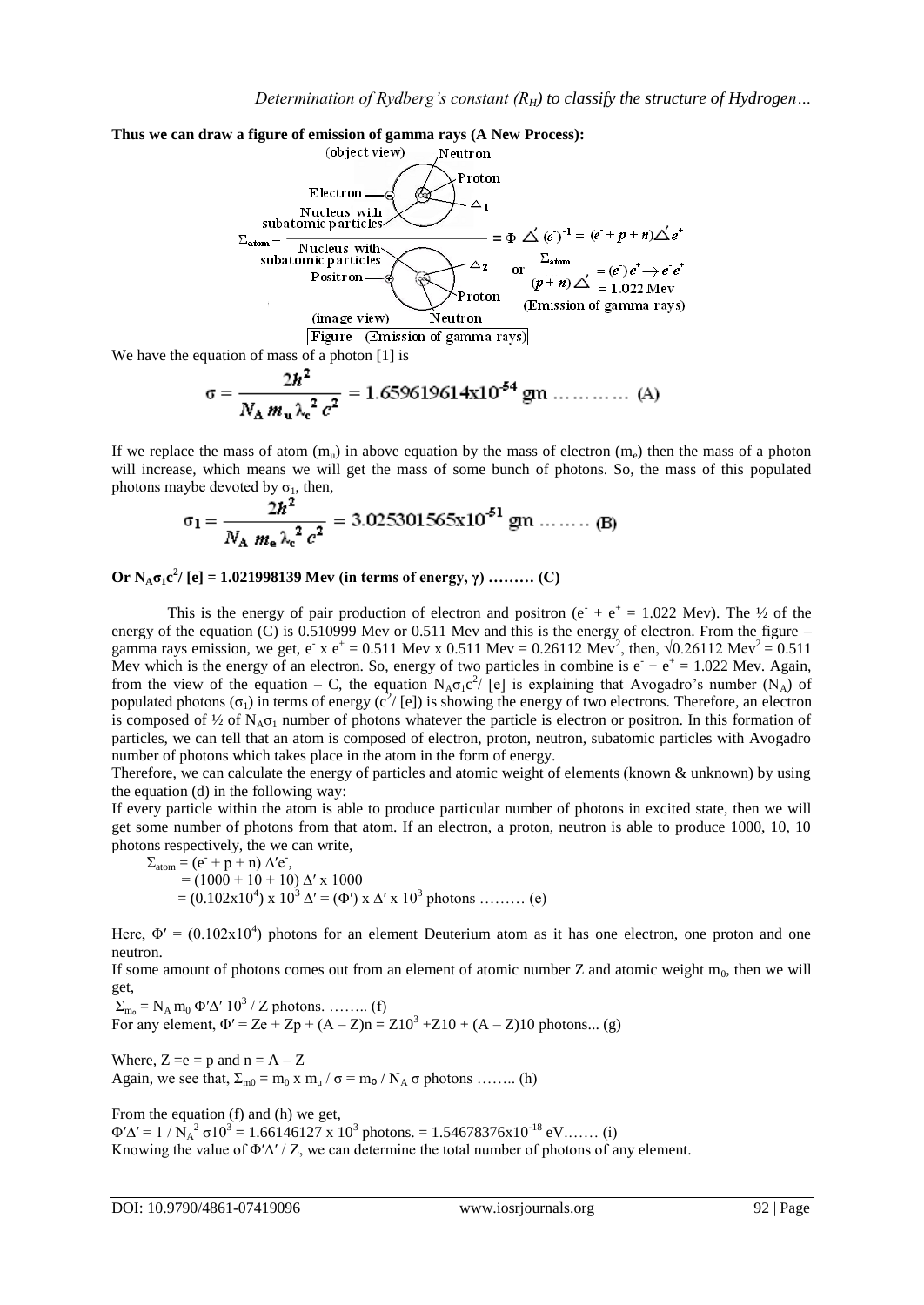## **1. For an example,**

Atomic weight of Hydrogen =  $m_0 = 1.0079$  atomic mass unit (amu) and then,

 $\Sigma_{\rm H}$  = N<sub>A</sub> x 1.0079 x 1.66146127 x 10<sup>3</sup> x10<sup>3</sup> photons = 1.008459071x10<sup>30</sup> photons. (Where, N<sub>A</sub> = 6.0221367x10<sup>23</sup> photons). Again,  $\Sigma_H =$  mass of Hydrogen / mass of a photon = 1.0079 amu / 1.659619614x10<sup>-54</sup> gm = 1.008459071x10<sup>30</sup> photons. But, 1.66146127x 0<sup>3</sup>x10<sup>3</sup> photons / 2(3/2) = x  $\bar{\epsilon}$  = 6.31471826x10<sup>-16</sup> ev which is almost equal to Planck constant as  $\hbar/[e] = 6.582122 \times 10^{-16}$  ev-s, where,  $j = 1 + 1/2$ ,  $l = 1$ , then,  $j = 3/2 =$ angular quantum number and  $\bar{\epsilon}$  = energy of a photon = 9.309779229x10<sup>-22</sup> ev. So,  $\Phi' \Delta' / Z$  is important for microscopic field of particles.

2. We know that,  $\Phi = 3.7 \times 10^{10}$  /  $4\pi \times 10^4 = 2.944366447 \times 10^5$  photons [4].  $(\pi = 3.141592854)$ , We can get these photons from the following way:

100 x  $\sqrt{\pi}$  x  $\Phi'$  / Z = 2.944863426x10<sup>5</sup> photons. ...... (j). Here the value of  $\Phi' \approx \Phi$ , varied after 1/1000<sup>th</sup> decimal numbers. Therefore, the idea of Φ′ for emission of photon from atom is justified. Knowing the value of  $\Phi'$  from  $\Phi' = Ze + Zp + (A - Z)n = Z10^3 + Z10 + (A - Z)10$  photons, we can calculate the value of  $\Delta'$  as,  $\Delta' = Z / \Phi' \sigma N_A^2$  x  $10^3 = 1.62$  .... Nearly constant for elements.

So,  $\Delta' = \Delta_1 / \Delta_2 = 1.62$  …. Nearly constant, the ratio of subatomic particles as positive group / negative group. For higher atomic weight,  $\Delta' = 1.6204...$  the value of  $\Delta'$  is different for each element, it differs only in decimal value (0.62) after 1.62 etc. But for lower atomic numbers for,

1) Hydrogen (mass = 1.0079 amu),  $\Delta' = 1.645011158$ 

2) Helium (isotopic mass = 3.01605 amu),  $\Delta' = 1.636907655$ 

3) Deuterium (mass = 2.0141 amu),  $\Delta' = 1.628883598$ .

Gradually this value of ∆′ will decrease in decimal value when mass of element will increase. For example, mass of Radium = 226 amu, then,  $\Delta' = 1.620039798$ , from this verification, we may come to conclusion that  $\Delta'$  $= 1.6$  is constant for all elements. The values of  $\Phi'$  photons are given in table photons for all known and unknown elements.

# Determination of Rydberg's Constant (R<sub>H</sub> = 3.289841949x10<sup>15</sup> Hz).

Bohr's theory of hydrogen spectrum gives the frequency of a special line as [5]:

$$
v = \frac{2\pi^2 Z^2 m_e^4}{h^3} \times \left(\frac{1}{n_1^2} - \frac{1}{n_2^2}\right) = R Z^2 \left(\frac{1}{n_1^2} - \frac{1}{n_2^2}\right) \dots \dots (1)
$$

 $(R = Rydberg's Constant, Z = Atomic Number, for Hydrogen = 1)$ 

- i) Lyman series of special lines lying in the ultraviolet region, when,  $n_1 = 1$  and  $n_2 = 2$ , 3, 4, etc. 4
- ii) Balmer series of visible region, when,  $n_1 = 2$ ,  $n_2 = 3$ , 4, 5, etc.

iii) Paschen series of infrared region, when,  $n_1 = 3$ ,  $n_2 = 4$ , 5, 6, etc.

The relations between Rydberg, Lyman, Balmer, Paschen, Pfund, Bracket series for Hydrogen atom.



Transition of an electron in Bohr Model of Hydrogen atom.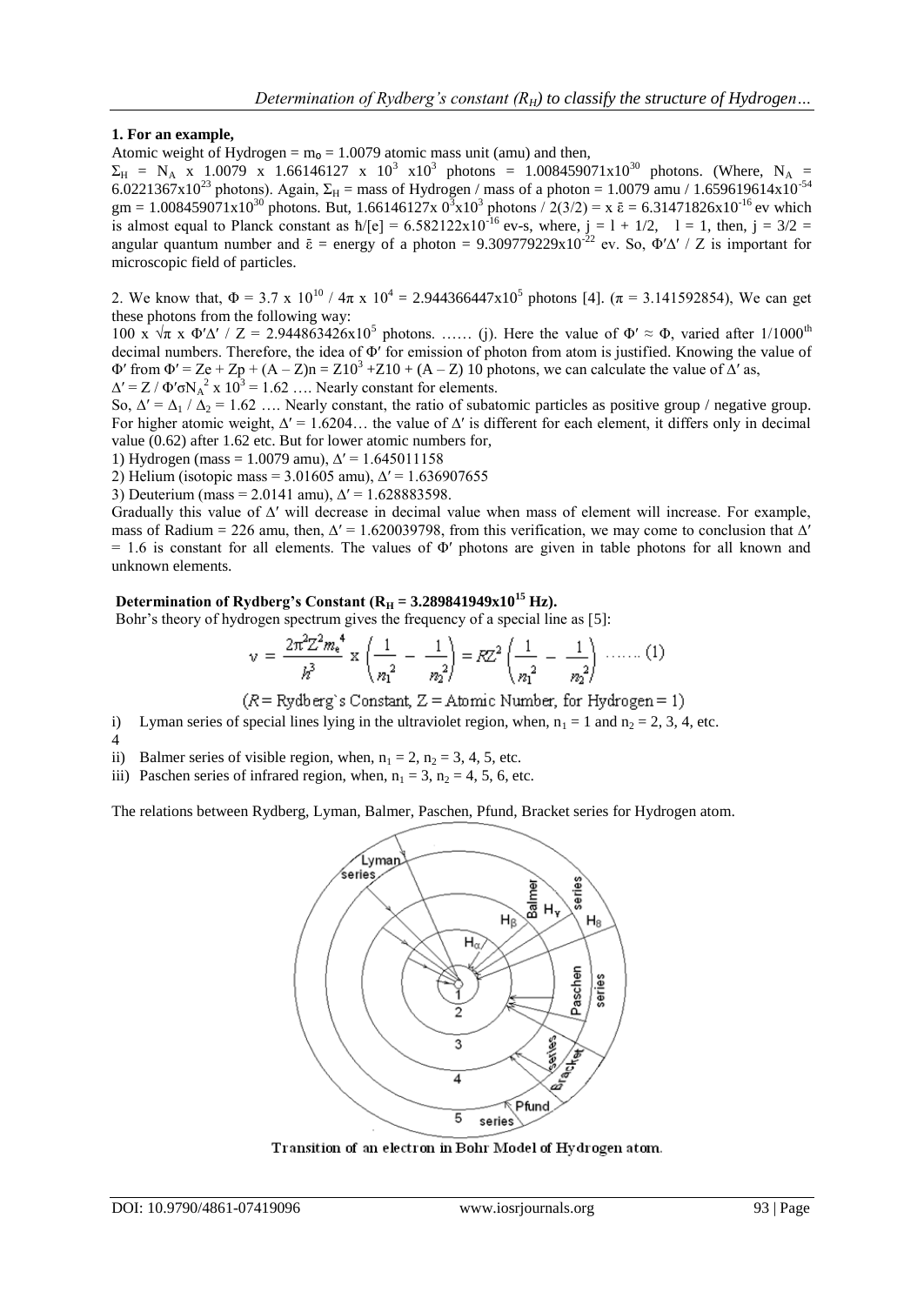So, Rydberg's constant  $(R_H)$  is most important that is interlinked to all series discovered by the scientists. Therefore, we need to find the value of  $R_H = 3.289841949x10^{15}$  Hz using  $\Phi$  photons.

We already discussed about the Φ - photons and Φ′- photons. The three most stable isotopes of hydrogen: protium (A = 1), deuterium (A = 2), and tritium (A = 3). The  $\Phi'$  values of these isotopes are:

 $\Phi'_{P}$  for Hydrogen or Protium = 0.101x10<sup>4</sup> photons,  $\Phi'_{D}$  for Deuterium = 0.102x10<sup>4</sup> photons  $\Phi'_{T}$  for Tritium =  $0.103x10<sup>4</sup>$  photons.

The value of  $\Phi = 2.944366447 \times 10^5$  photons, frequency of a photon  $\bar{v} = 2.251093763 \times 10^{-7}$  Hz. And N<sub>A</sub> =  $6.0221367x10^{23}$ . Then the following arrangement gives the results as:

i) 10 x  $\{[(N_A \Phi'_{P}/Z \Phi)] / \sqrt{2}\}$  x  $\bar{v} = 3.288203674 \times 10^{15}$  Hz, (Stable element)

ii) 10 x  $\{[(N_A \Phi'_D / Z \Phi)] / \sqrt{2}\}$  x  $\bar{v} = 3.320760146x10^{15}$  Hz, (Less stable element)

iii) 10 x { $[(N_A \Phi'_{P} / Z \Phi)]/\sqrt{2}$ } x  $\bar{v} = 3.353316618x10^{15}$ Hz, (Least stable element)

Where,  $j = 1 + \frac{1}{2}$ ,  $l = 0$  = quantum number.

The average value of Protium, Deuterium & Tritium is  $3.320760146x10^{15}$ Hz. From these 3 results, we see that the frequency of Hydrogen **3.288203674x10<sup>15</sup>Hz**  $\approx$  **3.289841949x10<sup>15</sup> Hz,** the frequency of Rydberg's constant  $(R<sub>H</sub>)$ . Therefore, we can write the equation – 1 as,

$$
v = \frac{10 \times N_{\mathsf{A}} \Phi}{\sqrt{2} \times \Phi} \left( \frac{1}{n_1^2} - \frac{1}{n_2^2} \right) \times \overline{v} \dots \dots \dots \dots (2)
$$

The value  $10/\sqrt{2} = 7.0710678$  is almost to number 7, so the equation may write as,

Or, 
$$
v = 7 \times \frac{N_A \Phi}{Z \Phi} \left( \frac{1}{n_1^2} - \frac{1}{n_2^2} \right) \times \overline{v}
$$
  
Or,  $v = \text{fi} \times \frac{N_A \Phi}{Z \Phi} \left( \frac{1}{n_1^2} - \frac{1}{n_2^2} \right) \times \overline{v}$  (3)

5

When,  $n = 1, 2, 3, 4, 5, 6, 7$  for lower frequency of Rydberg's frequency

When,  $\text{h} = 7$ , then,  $v = 3.2873848x10^{15}$  Hz (13.59553 eV)  $\approx 3.289841949x10^{15}$  Hz (13.60569 ev). When,  $\acute{n} = 6$ , then,  $v = 2.817758 \times 10^{15}$  Hz (11.6533 eV) When,  $\acute{n} = 5$ , then,  $v = 2.348132 \times 10^{15}$  Hz (9.71109 eV) When,  $\acute{n} = 4$ , then,  $v = 1.8785056x10^{15}$  Hz (7.7688 eV) When,  $\acute{n} = 3$ , then,  $v = 1.4088792 \times 10^{15}$  Hz (5.8266 eV) When,  $\acute{n} = 2$ , then,  $v = 9.392528 \times 10^{14}$  Hz (3.88443 eV) (upper range of visible spectrum,  $7.69 - 6.59 \times 10^{14}$  Hz) When,  $\acute{\text{n}} = 1$ , then,  $v = 4.696264 \times 10^{14}$  Hz (1.94221 eV) (Frequency of range of Red,  $4.82 - 3.87 \times 10^{14}$  Hz).

The frequency ranges of visible spectrum & energy range given here to compare the results.

| Spectrum of visible range       |               |                                           | Name of the Radiation energy range (n within the range) |
|---------------------------------|---------------|-------------------------------------------|---------------------------------------------------------|
| $7.69 - 6.59 \times 10^{14}$ Hz |               | = Violet Radio frequency $0 - 10^{-5}$ eV |                                                         |
| $6.59 - 6.10 \times 10^{14}$ Hz | $=$ Blue      | Microwave                                 | $10^{-5} - 10^{-3}$ eV                                  |
| $6.10 - 5.20 \times 10^{14}$ Hz |               | = Green Infrared $10^{-3} - 1.6$ eV       |                                                         |
| $5.20 - 5.03 \times 10^{14}$ Hz | $=$ Yellow    | Visible                                   | $1.6 - 3.2$ eV (1.94221 eV, $\acute{n} = 1$ )           |
| $5.03 - 4.82$ x $10^{14}$ Hz    |               | $=$ Orange Ultraviolet rays               | $3 - 2x10^{3}$ eV (n = 2, 3, 4)                         |
| $4.82 - 3.87 \times 10^{14}$ Hz | $=$ Red X-ray |                                           | $1.2x10^3 - 2.4x10^5$ eV                                |
|                                 |               | Gamma rays                                | $10^4 - 10^7$ eV                                        |

This is the advantage of the equation  $-3$  that we are not getting from the equation  $-1$ . The number  $\hat{n}$ may used to long numbers. When number will increase, we get different frequencies of the spectrum. The perfect structure of Hydrogen has been drawn to use the equation – 3 and given here. By increasing number

of ń, we can get different types of energies of different particles. Traditionally the structure of hydrogen stated here in short:

In atomic physics, the Rutherford–Bohr model or **Bohr model**, introduced by Niels Bohr in 1913, depicts the atom as a small, positively charged nucleus surrounded by electrons that travel in circular orbits around the nucleus—similar in structure to the solar system.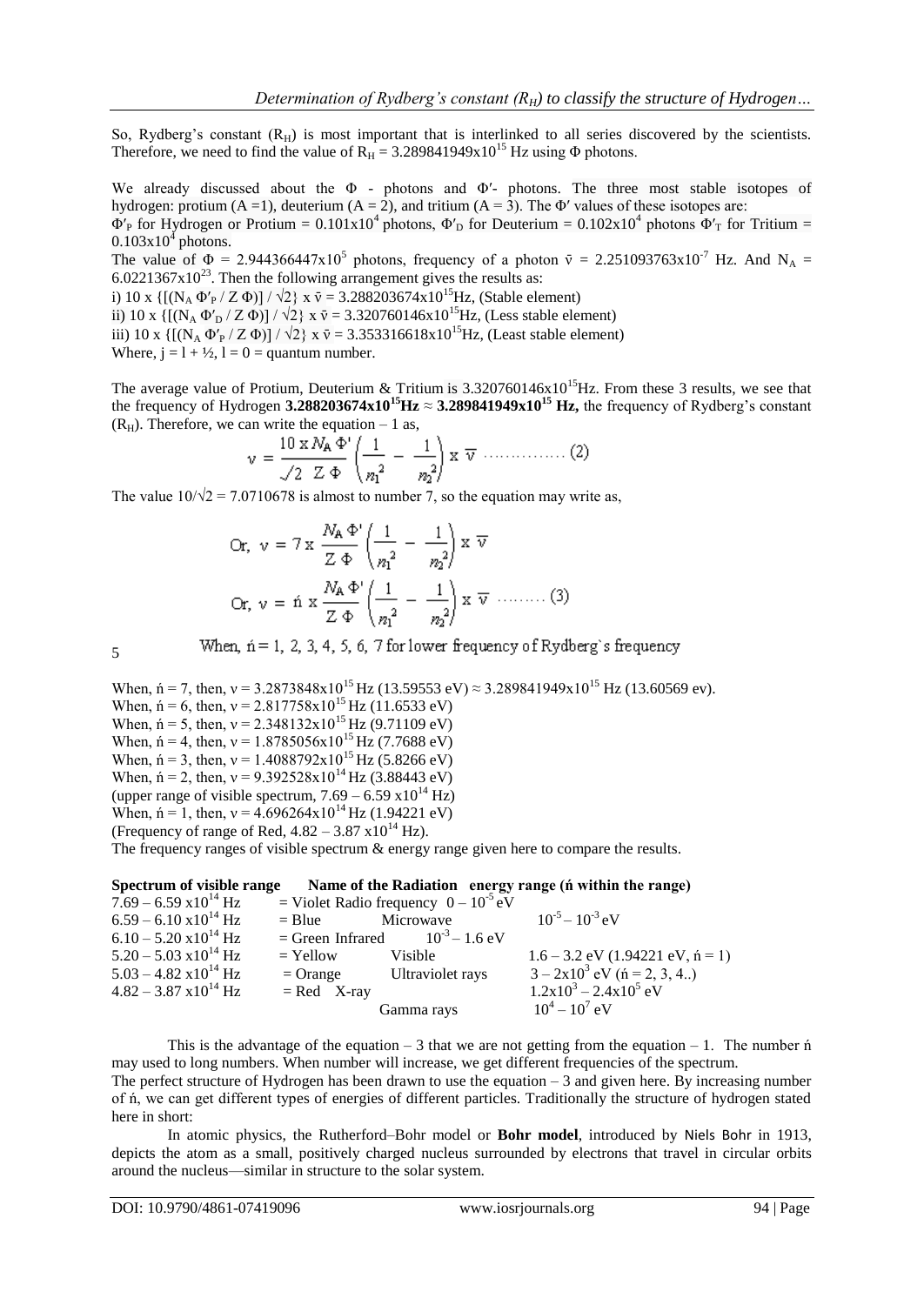

**Depiction of a hydrogen atom showing the diameter as about twice the Bohr model radius.** (Image not to scale, Fig - L. H. S.), **Rutherford–Bohr model** (Fig – R. H. S.).

6

The **Rutherford–Bohr model** of the hydrogen atom  $(Z = 1)$  or a hydrogen-like ion  $(Z > 1)$ , where the negatively charged electron confined to an atomic shell encircles a small, positively charged atomic nucleus and where an electron jump between orbits is accompanied by an emitted or absorbed amount of electromagnetic energy (hv). The orbits in which the electron may travel are shown as grey circles; their radius increases as  $n^2$ , where n is the principal quantum number. The  $3 \rightarrow 2$  transition depicted here produces the first line of the Balmer Series and for hydrogen  $(Z = 1)$  it results in a photon of wavelength 656 nm (red light).

From the photonic idea, structure of the hydrogen gives more information on energy that how it interlinked to other states with quantum numbers. The descriptions are stated here through this diagram. The spectrum is not only a plane surface with length & height, when surface as like as very very thin paper, it must have breath also whatever the breath be negligible. We cannot ignore basically and omit the law of physics.

# The information of various series in the HYDROGEN SPECTRUM



When,  $\acute{n}$  = 7, then we get 13.5955 eV for hydrogen, when,  $\acute{n}$  = 14, then, 27.19 eV to use the 7 equation, n x { $[(N_A \Phi'_{H} / Z \Phi)] / \sqrt{2}$ } x  $\bar{v}$  for hydrogen. On addition of Lyman series (n<sub>1</sub> = 1 and n<sub>2</sub> = 2, 3, 4, etc.), Balmer series ( $n_1 = 2$ ,  $n_2 = 3$ , 4, 5, etc.), Paschen series ( $n_1 = 3$ ,  $n_2 = 4$ , 5, 6, etc.) we reach to present results.